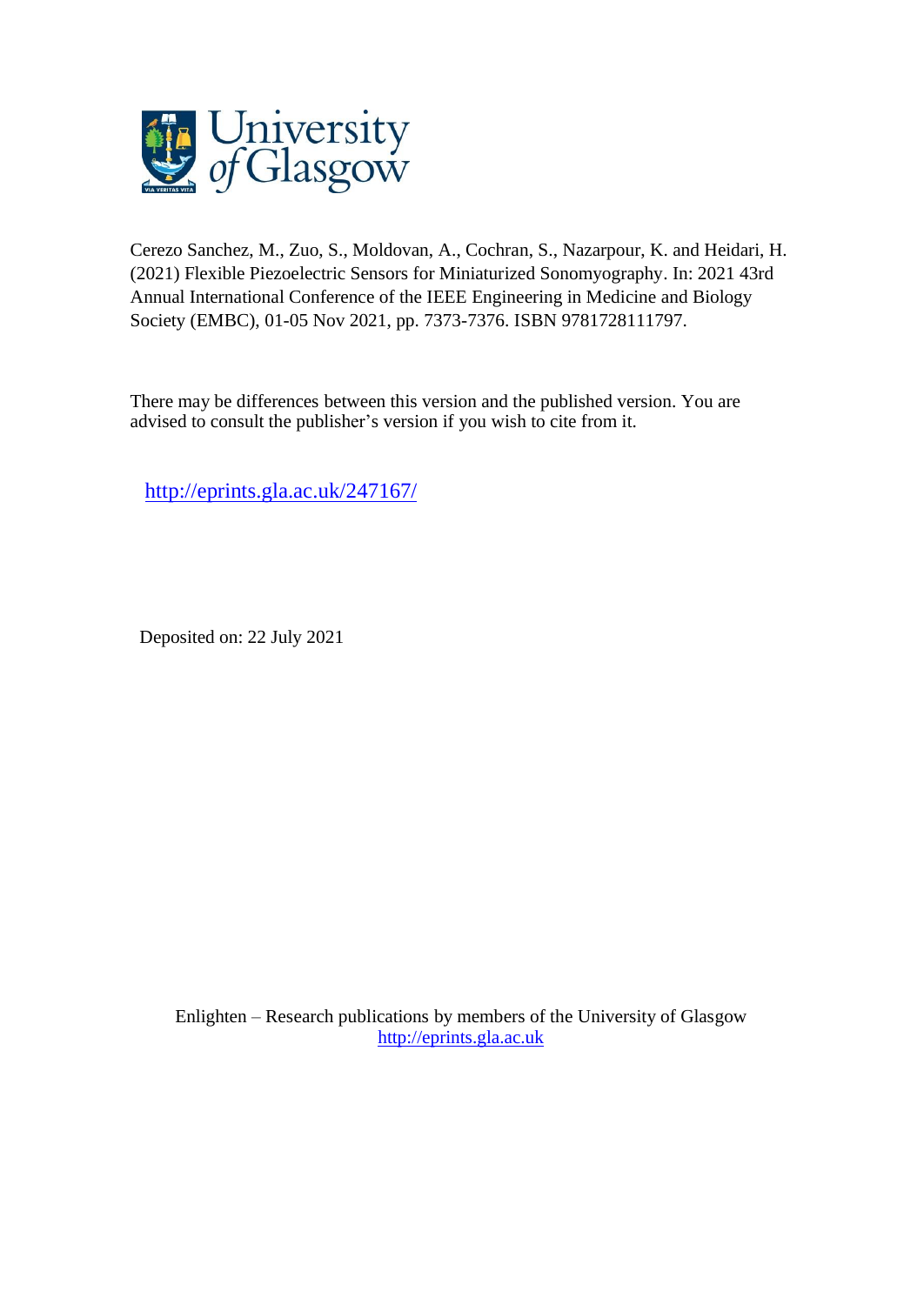# **Flexible Piezoelectric Sensors for Miniaturized Sonomyography**

Maria Cerezo Sanchez, *Student Member, IEEE,* Siming Zuo, *Student Member, IEEE*, Alexandru Moldovan, *Member, IEEE,* Sandy Cochran, *Senior Member, IEEE,* Kianoush Nazarpour, *Senior Member, IEEE,* and Hadi Heidari, *Senior Member, IEEE*

*Abstract***— Sonomyography refers to the measurement of muscle activity with an ultrasonic transducer. It is a candidate modality for applications in diagnosis of muscle conditions, rehabilitation engineering and prosthesis control as an alternative to electromyography. We propose a mechanicallyflexible piezoelectric sonomyography transducer. Simulating different components of the transducer, using COMSOL Multiphysics® software, we analyze various electromechanical parameters, such as von Mises stress and charge accumulation. Our findings on modelling of a single-element device, comprised of a PZT-5H layer of thickness 66µm, with a polymer substrate (E = 2.5 GPa), demonstrate optimal flexibility and charge accumulation for sonomyography. The addition of Polyimide and PMMA as an acoustic matching layer and an acoustic lens, respectively, allowed for adequate energy transfer to the medium, whilst still maintaining good mechanical properties. In addition, preliminary ultrasound transmission simulations (200 kHz-30 MHz) showed the importance of the aspect ratio of the device and how there is a need for further studies on it. The development of such a technology could be of great use within the healthcare sector, not only due to its ability to provide highly accurate and varied real-time muscle data, but also because of the range of applications that could benefit from its use.**

#### I. INTRODUCTION

The study of muscle activity dates back to the early decades of the  $20<sup>th</sup>$  century, when the principles of electromyography (EMG) were established. Ever since, this type of functional and anatomical study has been developed and improved to diagnose neuromuscular conditions. Recently, along with these developments in EMG methods, novel techniques that allow for the concurrent study of muscle structure and function with higher spatial resolution than that with the EMG method have emerged, e.g. magnetomyography [1,2] and sonomyography (SMG) [3].

SMG refers to the use of ultrasonic waves to investigate muscle structure and function. This technique was first described in the early 2000s by Zheng *et al.* [3] where they aimed to use SMG to replace EMG-controlled prostheses. This research also pointed out some of the main disadvantages of using EMG, such as its inability to differentiate between the muscle movement of the main muscle and that of neighbouring muscles as well as its inefficiency scanning deeper muscles. This is where SMG could prove to be a better alternative. Other studies have also highlighted its potential as an alternative to the traditionally used electromyography since it

This work was supported by grant EP/R511705/1 from EPSRC, UK. The work of KN is supported by EPSRC grant EP/R004242/1.

CS. Maria, S. Zuo, M. Alexandru, C. Sandy and H. Heidari are with the James Watt School of Engineering, University of Glasgow, G12 8QQ, UK. (e-mail[: 2246671C@student.gla.ac.uk](mailto:2246671C@student.gla.ac.uk) an[d Hadi.Heidari@glasgow.ac.uk\)](mailto:Hadi.Heidari@glasgow.ac.uk).

K. Nazarpour is with the School of Informatics, University of Edinburgh, EH8 9AB, UK. (e-mail[: kianoush.nazarpour@ed.ac.uk\)](mailto:kianoush.nazarpour@ed.ac.uk).



**Fig. 1.** An overall architecture of the flexible, HFUS sonomyography device. The two main applications: medical imaging, ranging from the diagnosis and analysis of myopathies to spinal cord lesions, and assistive devices, aiding in the control of prosthetic limbs and muscle-computer interfaces.

can produce very robust signals and can be highly specific [4]. Moreover, ultrasound technologies are currently one of the most researched areas within the biomedical imaging sector. Therefore, this type of technology can potentially allow a major improvement in the quality of the produced images while reducing the costs and complexity of the required devices.

Furthermore, studies have shown the potential of flexible piezoelectric films within the nanogenerators and energy harvesting sector, but there is a general lack of research within the biomedical engineering sector. Few studies have investigated the use of high frequency ultrasound (HFUS) to enhance the spatial resolution of sonomyography [5]. This poses an opportunity to investigate the potential of combining flexible transducers and HFUS.

We aim to illustrate the potential of sonomyography as an imaging and assistive technique for assessing muscle activity. This method could lead to a more efficient and accurate diagnosis of myopathies and damage to the peripheral nervous system and optimizing assistive and rehabilitation engineering techniques. We, therefore, designed a flexible and miniaturized HFUS transducer and simulated each stage of the design process with COMSOL Multiphysics® to validate the model that can be used in future SMG applications. Fig. 1 illustrates the proposed design of the overall device, including the flexible transducer and a simple block diagram detailing the electronics and post-processing for the system.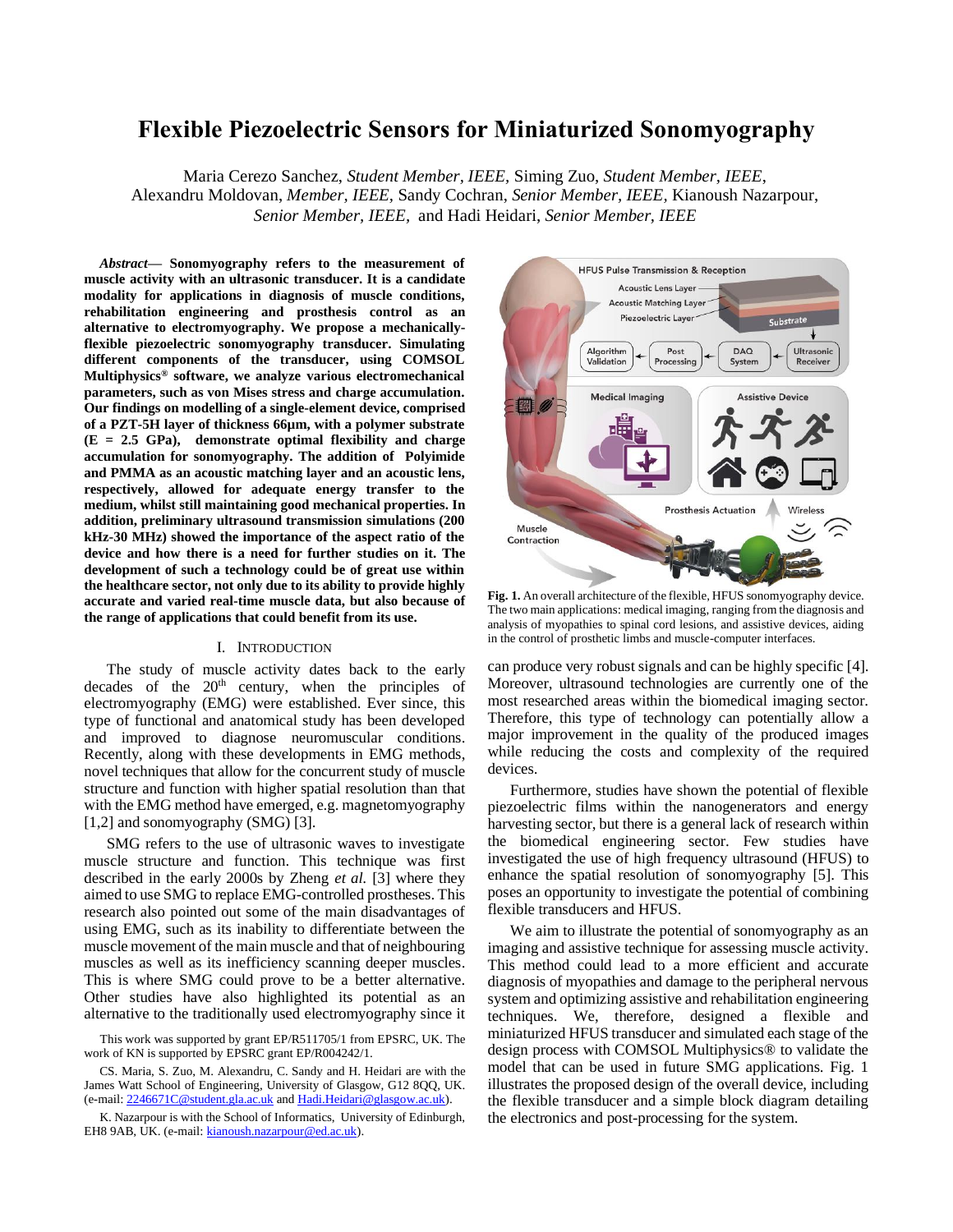

**Fig. 2.** (a) Single-element transducer design; (b) Detailed methodology for the device's design from the material to HFUS transmission analysis.

#### II. PIEZOELECTRIC SENSOR DESIGN

### *A. Structure and Principle*

Ultrasound can be defined as "acoustic waves (sound or pressure waves) propagating within a matter medium at frequencies exceeding the auditory band" [6]. The piezoelectric effect [7], details how certain materials demonstrate an accumulation of electrical charge when a mechanical force or stress is applied to them. The inverse piezoelectric effect indicates that a piezoelectric material deforms when excited with an external electric field. This effect allows transmission and reception of ultrasound waves with piezoelectric transducers.

A simple schematic of a single-element ultrasound transducer is shown in Fig. 2 (a). A key consideration is the choice of the piezoelectric material. Crystalline and ceramics are common piezoelectric materials but the most commonly used piezoceramic is lead zirconate titanate (PZT) [5] due to its high electromechanical coupling coefficient and its very adequate dielectric and elastic properties for biomedical imaging. Other materials of interest inlude polyvinylidene fluoride (PVDF), shown to have great flexibility and biocompatibility [8], and Aluminium Nitride (AIN) which offers higher sensitivity than PZT [9]. These materials were analysed in different studies (Table 1) to evaluate the optimum configuration for SMG applications. In addition, the dimensions and geometries of the piezoelectric element were investigated, with circular, square and rectangular geometries analyzed, as commonly perfomed in the literature [10,11].

**Table 1.** State-of-the-art studies on flexible piezoelectric sensors

|                           | [10]                                                     | [8]                                                          | [9]                                                     | This study                                         |
|---------------------------|----------------------------------------------------------|--------------------------------------------------------------|---------------------------------------------------------|----------------------------------------------------|
| Frequency<br>range        | $1.3 - 5$ MHz                                            | $0-1$ kHz                                                    | $0-2.8$ MHz                                             | 20-30 MHz                                          |
| Piezoelectric<br>material | PZT                                                      | <b>PVDF</b>                                                  | AlN                                                     | <b>PZT</b>                                         |
| <b>Thickness</b>          | $0.4 - 1.5$ mm                                           | $52 \mu m (2)$<br>layers)                                    | $1 \mu m$                                               | $66-100 \,\mathrm{\upmu m}$                        |
| <i>Challenges</i>         | <b>Dimensions</b><br>are too<br>large for<br><b>HFUS</b> | Relies on<br>FES, low<br>sensitivity<br>at high<br>frequency | Studied on<br>air, low<br>piezoelectric<br>coefficients | Aspect<br>ratio and<br>foreign<br>body<br>response |

We evaluated the effect of the backing layer or substrate, the acoustic matching layer and the acoustic lens, as well as an array configuration versus a single-element geometry, as shown in Fig. 2 (b).

The backing layer of an ultrasonic transducer allows for reverberation to be damped and is bonded to the piezoelectric material, as shown in Fig. 2. A mixture of Tungsten powder and a soft-setting epoxy tends to be the common choice within the sector due to its high acoustic attenuation [12]. However, this can challenge the flexibility of the sensor/transducer. There are three possible alternative substrates that serve as a backing for the device: silicon, polydimethylsiloxane (PDMS) and polyimide (PI) [12,13].

Another component of great interest is the acoustic matching layer, which serves as an aid for energy transfer between the piezoelectric material and the surrounding medium, and vice versa. This allows for an improvement in the efficiency of the transducer. A literature review revealed that some studies have shown that certain polymer resins, such as PI, demonstrate satisfactory results when used in lower frequency ultrasonic devices and has the advantage of being quite flexible [14].

The final component of interest to the project is the acoustic lens. Acoustic lenses work in a similar way to optical ones by focusing the ultrasonic waves in order to create the desired beam shape. In terms of the investigated materials, according to the literature, polymethyl methacrylate (PMMA) and PI plano-concave lenses have shown adequate results in high-frequency ultrasound imaging and have the possibility of being micromachined, aiding in the fabrication of the micronscale components [15].

#### *B. Finite-Element Simulation*

In order to design such a transducer, a similar methodology to that provided in recent studies was followed [10], with an additional final stage to analyse the performance of the designed sensor as an ultrasonic transmitter and not just a receiver, as shown in Fig. 3. This was done by using the COMSOL Multiphysics® simulation package. The design process was divided into the stages shown in Fig. 2 (b), with the used parameters shown in Table 2.

The mechanical and electrical parameters of interest were the stress, the strain, the displacement, the electric potential and the charge produced when pressure was applied. In this case, all components were subjected to a pressure of 10 µPa and 10 Pa, and compared to one another. In addition, the electrical impedance spectrum of the different transducer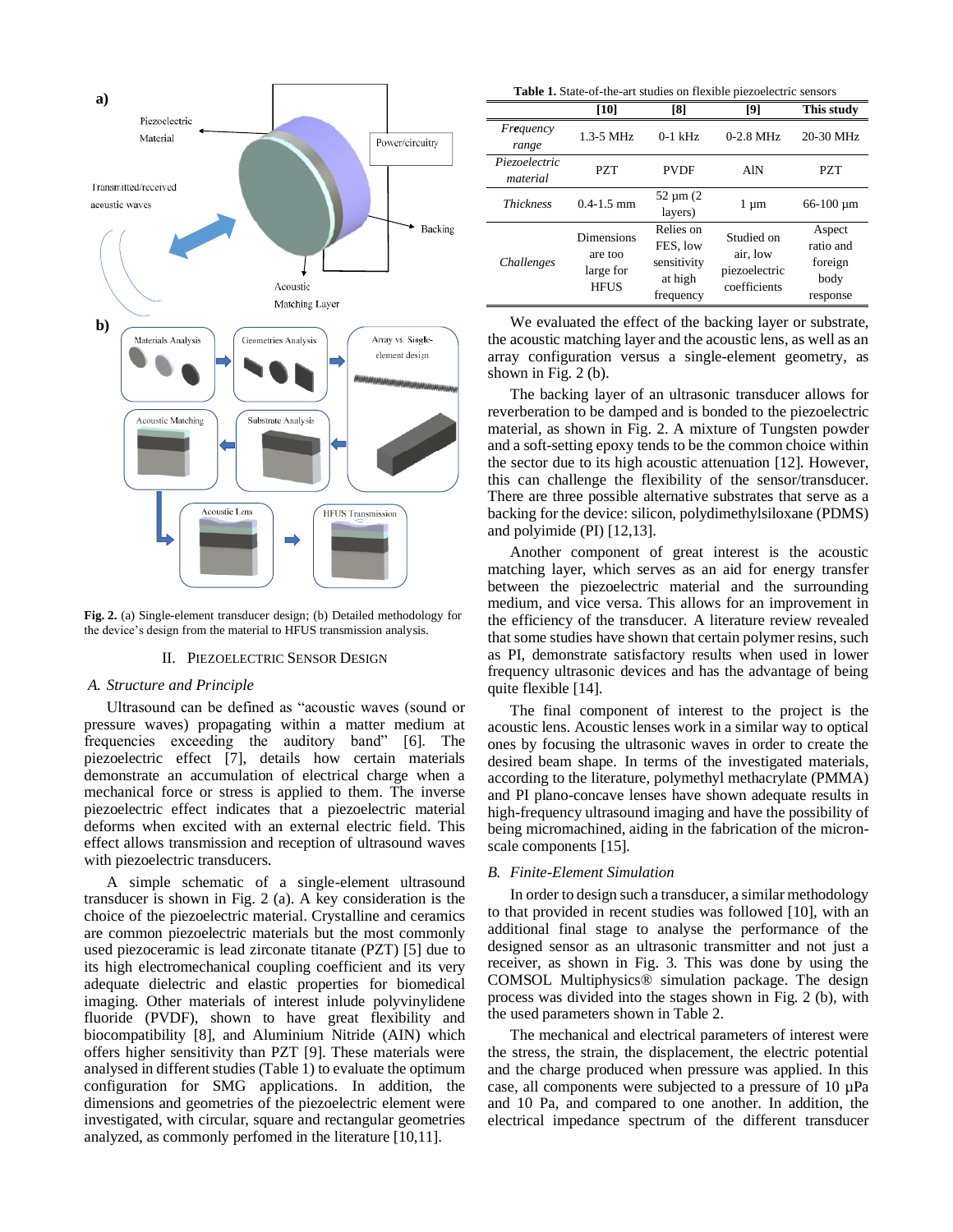| Frequency               | 20 MHz       | 30 MHz       |
|-------------------------|--------------|--------------|
| Piezoelectric material  | $100 \mu m$  | $66 \mu m$   |
| Substrate               | $300 \mu m$  | 198 um       |
| Acoustic matching layer | $12.5 \mu m$ | $18.7 \mu m$ |
| Acoustic lens           | $12.5 \mu m$ | $18.7 \mu m$ |

geometries and the safety factor of the substrates were analysed with Eq. (1) and (2), respectively:

(1) 
$$
X_C = \frac{\delta}{2\pi f \epsilon A}
$$
 (2) Safety factor =  $\frac{yield stress}{von misses stress}$ 

where  $X_c$  is the electrical impedance,  $\delta$  is the thickness of the piezoelectric material,  $f$  is the operating frequency,  $\varepsilon$  is the relative permitivitty and *A* is the surface area of the piezoelectric element.

# III. RESULTS

Simulation results showed that even if PVDF has a higher flexibility than PZT-5H (Fig. 3 (a)) and a lower acoustic impedance, its sensitivity is reduced. This is mainly due to the fact that PVDF has a much lower k33 coefficient than PZT-5H, as well as high dielectric loss. In terms of electrical parameters, charge amplifiers are a very common choice for the circuitry design of an ultrasonic transducer [16], meaning that obtaining the greatest charge accumulation was crucial and hence, illustrates the preference of PZT-5H over the other two materials (Fig. 4 (b)). This result was also obtained for the chosen rectangular geometry, as well as an adequate response regarding electrical impedance (Fig. 4(c) and (d)).

The final piezoelectric film was analysed further to evaluate the differences between a single-element and an array design. For the single-element design, the simulation was carried out on the same rectangular PZT-5H element as in the previous section, but this time with a thickness of 66 μm. This

thickness, corresponding to 30 MHz, was chosen for the rest of the simulations within the study because a higher frequency allows for better resolution. The decision on whether to use a single-element or an array design depends solely on the application of the sonomyography device. If the device were to be used for prosthesis control, then single-element transducers would be the ideal choice due to their simplicity, cost-effectiveness and accurate output information [5].

Regarding substrate analysis, a compromise between the safety factor and charge accumulation results was required (Fig.4 (e) and (f)), hence PI was the material of choice. For the acoustic matching layer, the thickness was the first parameter that needed to be calculated. In terms of the acoustic matching layer, since it has been demonstrated in the literature that an ideal acoustic layer thickness is ¼ the wavelength of interest [14]. Therefore, the thickness of the acoustic matching layer was calculated to be between 18.75 μm and 12.5 μm for a frequency range of 20-30 MHz, respectively, with an ideal acoustic impedance of 6.7 MRayl. In order to obtain such an acoustic impedance, it is common to chemically characterise the material of the matching layer by using powders containing different concentrations of materials such as Tungsten. This could be performed on a material like PI, which allows for flexibility and has been shown to perform well in highfrequency settings [14]. As for the acoustic lens, it was seen that a PMMA plano-concave lens with a radius of curvature of 7.4 µm, could allow for a simpler fabrication process and an effective transfer of energy to the medium.

In terms of the ultrasound transmission simulation results (Fig. 3 (d) and (e)), we showed that the high aspect ratio of the piezoelectric film prevented acoustic waves to be transmitted properly and should be revisited in future work.



**Fig. 3.** Analysis of materials with (a) PVDF, (b) PZT and (c) AlN; (b) Acoustic pressure parameters analysed for a two-dimensional PZT rectangular film of dimensions  $1 \times 0.5$  mm and 5 mm  $\times$  66 µm at the frequency (c) 200 kHz and (d) 30 MHz, respectively.